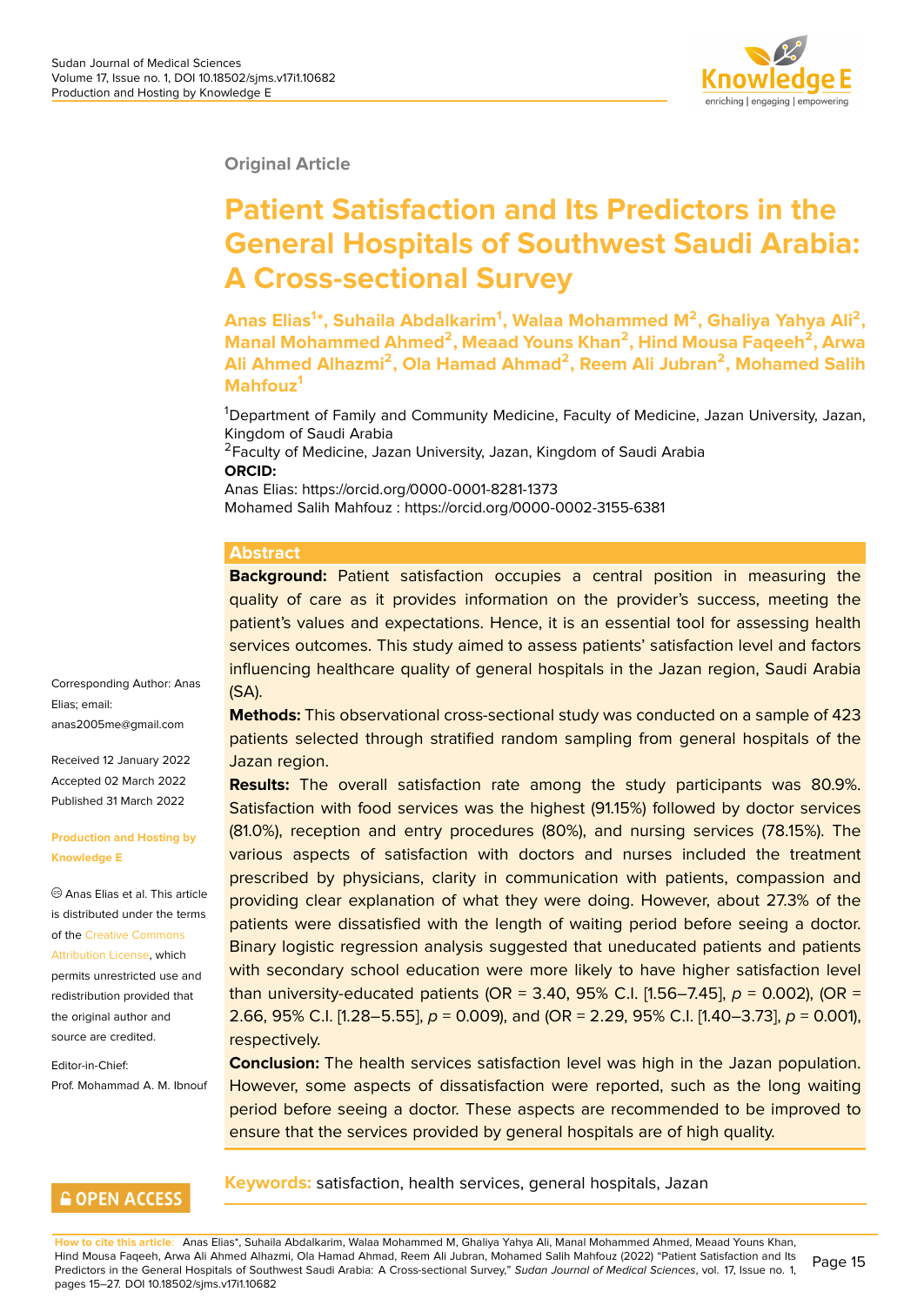### **1. Introduction**

Patient satisfaction occupies a central position in measuring the quality of care and provides information on the provider's success in meeting patients' values and expectations. Hence, it is an important tool for assessing healthcare services outcomes [1–3]. Patients' experience and viewpoints are an essential index for improving the quality of healthcare services [4]. Caring for patient satisfaction leads to compliance improvement, continuity of care, and eventually, better health outcome [5, 6]. Healthcare sector planning reforms increasingly highlight the need to improve patient satisfaction with healthcare services; [th](#page-9-0)erefore, identifying patients' needs and evaluating the provided healthcare services is the starting step for delivering patient-centered care [6].

Research on patient satisfaction in the Kingdom Saudi Arabia (KSA) suggested various degrees of satisfaction among healthcare visitors [7–11]. A study conducted in Riyadh, KSA (2006) to assess the satisfaction derived from the healthcare services s[ho](#page-9-1)wed that 56.3% of the participants were unsatisfied with the services [7]. In 2013, based on the evaluation of nurses' services and their impact on patient satisfaction, investigators at Al-Noor Specialist Hospital in Makkah recommended the need for raising awareness of the nurses [9].

Furthermore, in Makkah, KSA, a study investigating services provided for the patients revealed that the majority of the patients agreed on the cleanness of food equipment (96.8%), wh[ile](#page-10-0) the aspect with least satisfaction was that there was no place to warm up or freeze food as reported by 92.0% and 90.8%, respectively [10]. Moreover, a large study was conducted in 2011 in six regions of KSA. It included 15 hospitals to evaluate patient satisfaction with hospital healthcare services affiliated to the KSA Ministry of Health. The overall rate of satisfaction with hospital services of [the](#page-10-1) Ministry of Health was 70.6% [11].

Numerous researchers analyzed the effects of personal features, processes, and outcomes of care on patient satisfaction. In a meta-analysis study, Tucker and Adams, (2001) reco[gn](#page-10-2)ized care, empathy, reliability, and responsiveness as predictors of patient satisfaction [12]. Cleary and McNeil (1988) grouped patient satisfaction determinants into three care features: structure, process, and outcomes [13]. Age, gender, employment, health status, and educational level were found to be significantly associated with patient satis[fac](#page-10-3)tion[14–16]. Meeting patient expectations have been demonstrated to affect their satisfaction [17].

Studies cited were conducted in different regions of KSA. However, to the best of our knowledge, no stu[dy](#page-10-4) [has](#page-10-5) been conducted in the Jazan region, southwest KSA, which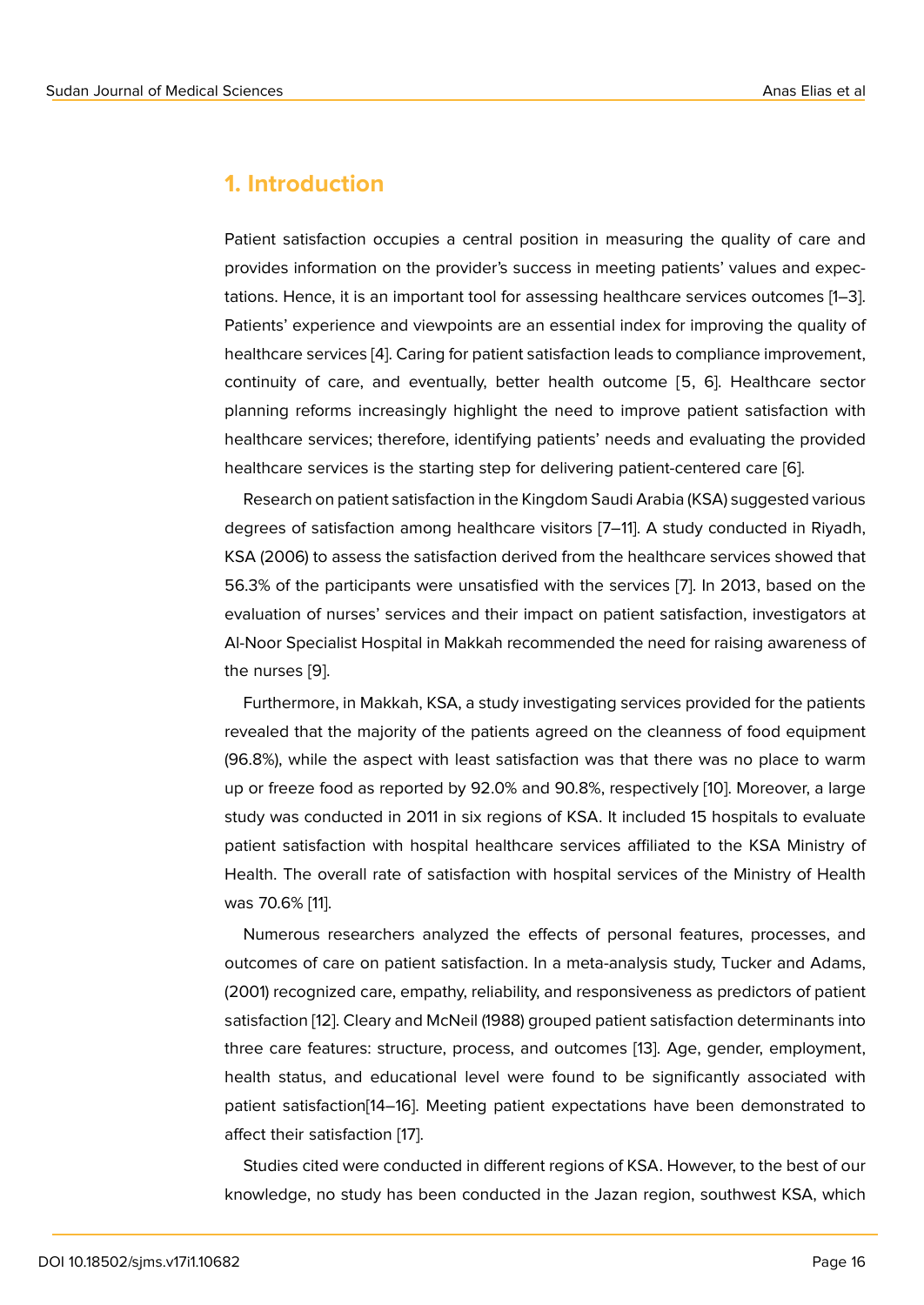has about 17 general hospitals. Hence, the main objective of this study was to assess the level of patient satisfaction with the service provided in the general hospitals of the Jazan region and investigate the factors influencing patient satisfaction with the healthcare services in the Jazan region.

### **2. Materials and Methods**

#### **2.1. Study design, setting, and population**

An observational cross-sectional survey was conducted on patients admitted to general hospitals in the Jazan region. The region is located in the southwestern corner of KSA and is subdivided into 17 governorates that has a population of 1.365 million, according to a 2010 census. The 17 general hospitals in the Jazan region are spread across the region's five healthcare sectors. The study population comprised adult people admitted to general hospitals during the study period.

#### **2.2. Sampling procedures**

The study sample size was estimated to be 440 patients depending on the standardized formula for cross-sectional surveys [18]. The sample size was calculated based on the assumption of 50% satisfaction level, with an estimated error ≤5%, and within a 95% confidence. The final sample size was increased to 440 participants after accounting for a 10% nonresponse rate. Stratified r[an](#page-10-7)dom sampling was used for selecting hospitals from the healthcare sectors of the region. In the final stage, the sample from each hospital was selected using simple random sampling.

#### **2.3. Data collection and study instrument**

Data were collected using a self-administered questionnaire. The questionnaire represents a modified version of a standard survey instrument Hospital Consumer Assessment of Health Care Providers and System (HCAHPS) modified to suit the Saudi community setting and culture [19]. The final version of the questionnaire included patients' background characteristics and the satisfaction items, which had a total of 24 items distributed into five domains, namely, patient satisfaction with the services at the hospital entrance; physician service[s;](#page-11-0) nursing services; cleanness in the hospital; food services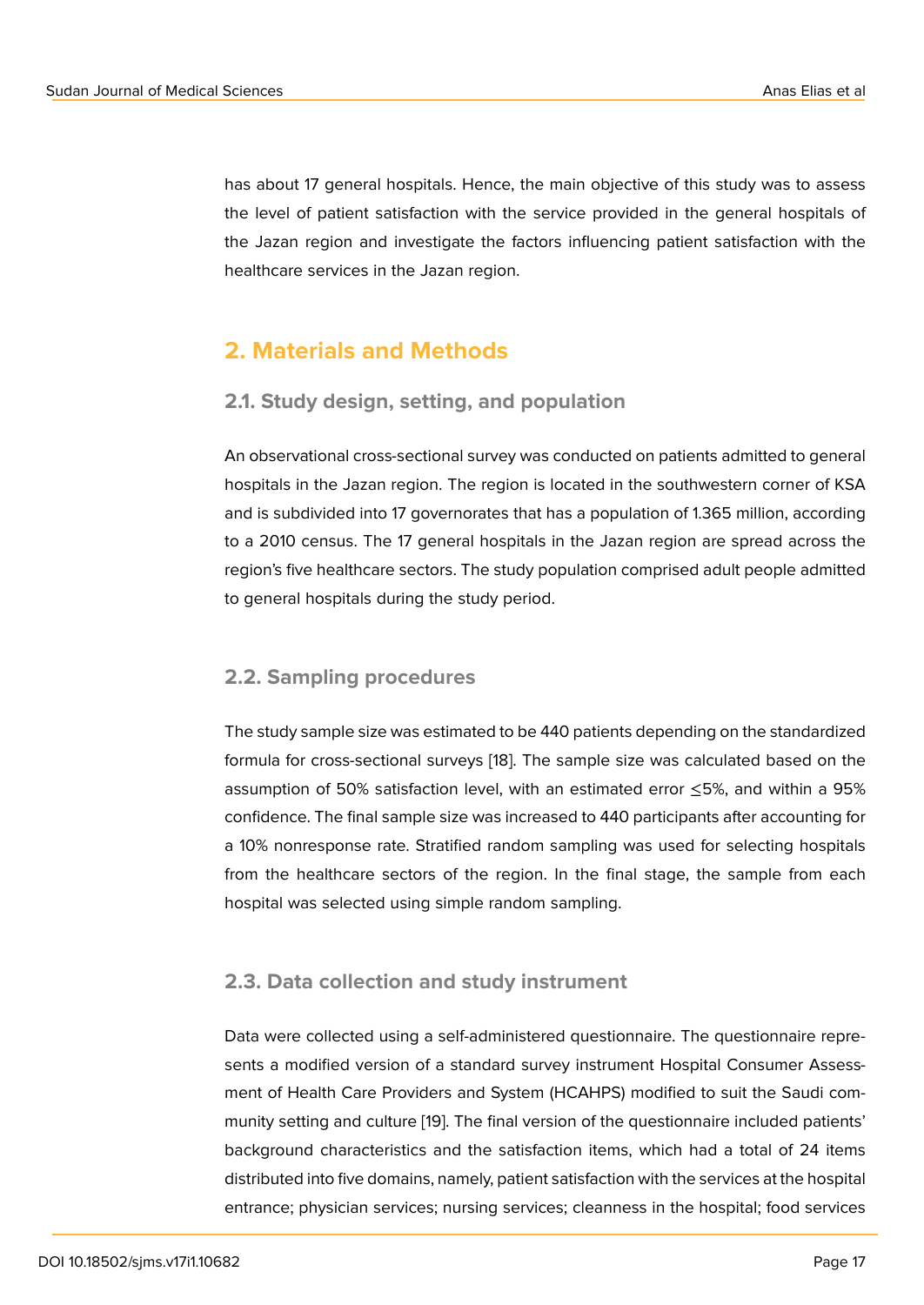and general patient satisfaction with healthcare services. A five-point scale Likerttype questions (Strongly Agree [5], Agree [4], Uncertain [3], Disagree [2], and Strongly Disagree [1]) was used. For data analysis, the lowest score was valued as (1) for strongly dissatisfied and the highest as (5) for strongly satisfied. A pilot study with 30 patients admitted to different wards wa[s](#page-9-2) conduct[ed](#page-9-0) to assess [th](#page-9-3)e question[na](#page-9-4)ire's reliability, validity, a[nd](#page-9-5) clarity and to ensure the appropriateness of wording, formatting, length, and order of the questions. Analysis of reliability based on Cronbach's Alpha revealed an overall value of 0.93, while for the different domains, it ranged from 0.83 to 0.88.

#### **2.4. Data analysis**

The completed questionnaires were revised to avoid mistakes. Descriptive statistics, including simple tabulation, frequencies, proportion, and cross-tabulations, were used for data analysis. The logistic regression model was also used to evaluate factors associated with the level of patient satisfaction and the corresponding ORs with their 95% CIs were also estimated. A *p-*value < 0.05 was used to indicate statistical significance. Data entry and analysis were performed using the Statistical Package for Social Sciences (SPSS) v.20.

#### **3. Results**

A total of 423 patients responded to the study, with a 96.1% response rate (423 out of 440). Table 1 shows the sociodemographic features of the participants. Of those 423, 177 (41.8%) were male and 246 (58.2%) female. While most patients (233 [55.1%]) were aged between 20 and 35 years, 59 (13.9%) were <20 years. In addition, 205 participants (48.5%) were non-working, 82 (19.4%) were students, and 136 (32.2%) were employed.

Table 2 shows patient satisfaction based on the different services provided. As seen in the table, 376 (88.9%), patients were satisfied with the receptionist and entry procedures. However, 108 (25.5%) patients were dissatisfied with the length of the waiting period before seeing a doctor. In comparison, 361 (84.3%) patients confirmed that the examination rooms had a suitable temperature, and 343 (81.1%) were satisfied its privacy. Satisfaction with food hygiene; its temperature; taste and healthiness; and the time of meal servicing was 92.5% (271), 86.7% (254), 94.2% (275), and 94.4% (278), respectively.

Table 3 presents patient satisfaction according to different service categories (domains). While the overall satisfaction rate was 80.9% (293), the dissatisfaction rate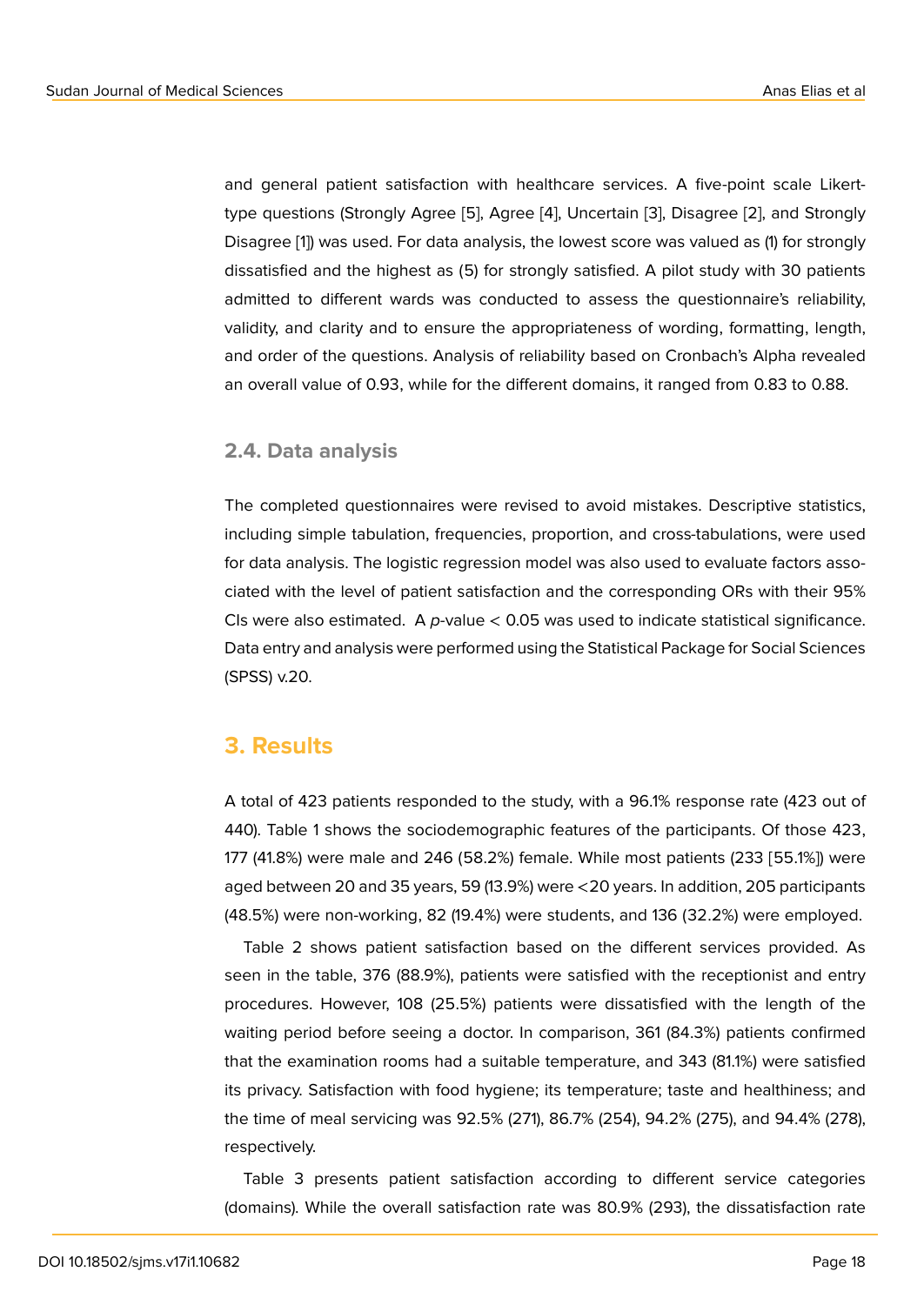| <b>Demographic characteristics</b> | <b>Number</b>             | Percentage<br>(%) |      |
|------------------------------------|---------------------------|-------------------|------|
| Gender                             | Male                      | 177               | 41.8 |
|                                    | Female                    | 246               | 58.2 |
| Age (yr)                           | $20$                      | 59                | 13.9 |
|                                    | $20 - 35$                 | 233               | 55.1 |
|                                    | $36 - 50$                 | 84                | 19.9 |
|                                    | $>50$                     | 47                | 11.1 |
| <b>Education level</b>             | <b>Illiterate</b>         | 54                | 12.8 |
|                                    | Primary                   | 54                | 12.8 |
|                                    | Intermediate or secondary | 157               | 37.1 |
|                                    | University                | 158               | 37.4 |
| Nationality                        | Saudi                     | 383               | 90.5 |
|                                    | Non-Saudi                 | 40                | 9.5  |
| Occupation                         | Student                   | 82                | 19.4 |
|                                    | Employed                  | 136               | 32.2 |
|                                    | Not working               | 205               | 48.5 |
| Income                             | High                      | 18                | 4.3  |
|                                    | Moderate                  | 304               | 71.9 |
|                                    | Low                       | 101               | 23.9 |

Table 1: Sociodemographic features of the study participants (*n* = 423).

was 19.1% (72). Satisfaction with food services scored the highest (240 [91.2%]), followed by doctor services (320 [80.0%]) and reception and entry procedures (308 [80.0%]). The highest rate of dissatisfaction was reported for hospital cleanness (101 [25.8%]).

Binary logistic regression analysis suggested that uneducated patients, patients with primary and secondary school education were more likely to have higher satisfaction level than university-educated patients (OR = 3.40, 95% C.I. [1.56–7.45], *p* = 0.002), (OR = 2.66, 95% C.I. [1.28–5.55], *p* = 0.009), and (OR = 2.29, 95% C.I. [1.40–3.73], *p* = 0.001), respectively (Table 4).

### **4. Discussion**

The current study aimed to determine the satisfaction levels of patients admitted to the general hospitals in the Jazan region, KSA and find out the related factors associated with the level of satisfaction. There is an increasing need to investigate in more depth the different components of patient satisfaction and their predictors.

This study revealed that the overall client satisfaction level with the hospital services was 80.9%. This is similar to what was reported by the Ministry of Health, KSA, where the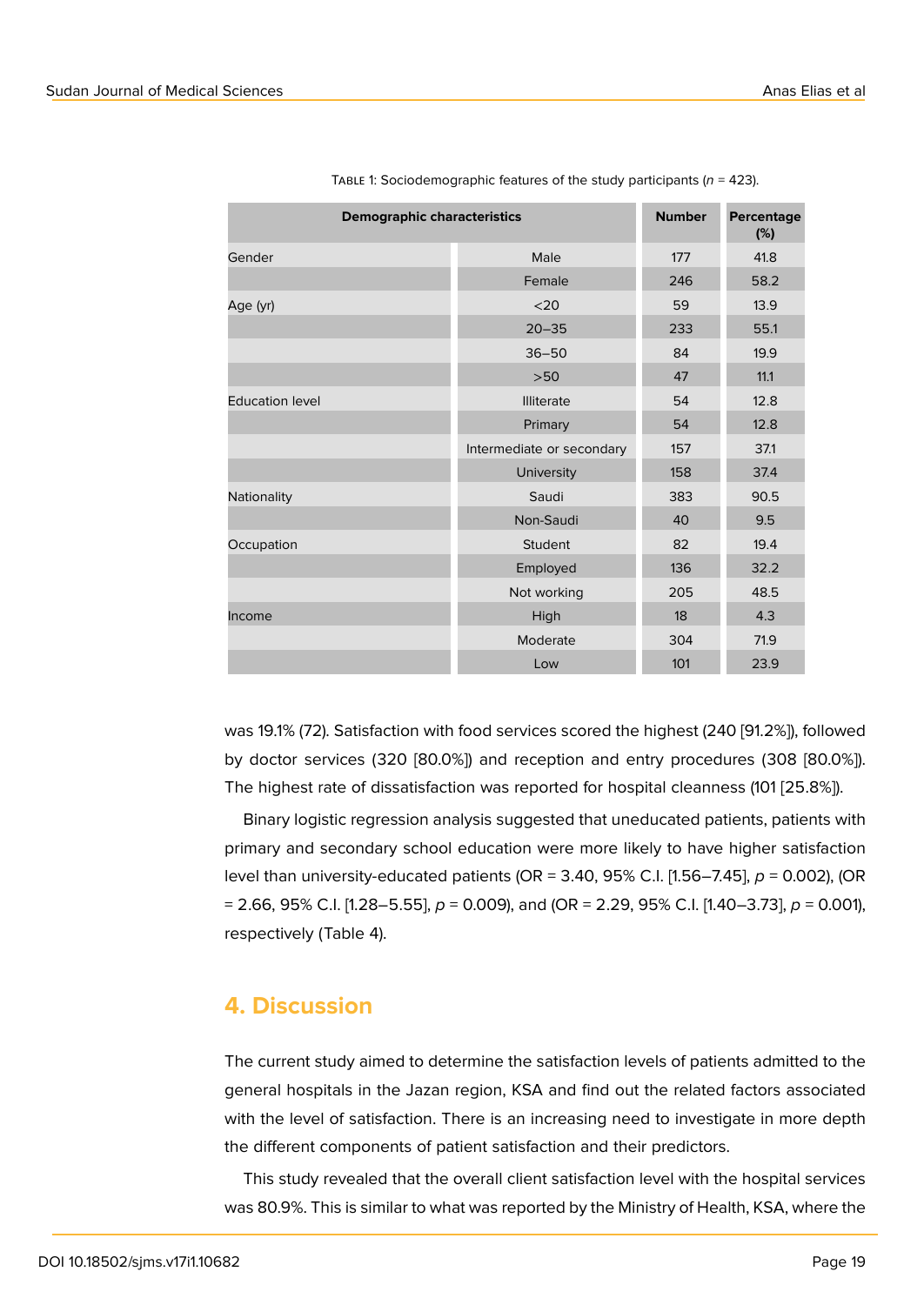| <b>Domains</b>                                 | <b>Items</b>                                                                                                                           | <b>Strongly</b><br>Agree N (%) | <b>Agree N</b><br>(%) | <b>Uncertain N</b><br>(%) | Disagree N<br>(%) | <b>Strongly</b><br><b>Disagree N</b><br>(%) |
|------------------------------------------------|----------------------------------------------------------------------------------------------------------------------------------------|--------------------------------|-----------------------|---------------------------|-------------------|---------------------------------------------|
| <b>Reception</b><br>and<br>entry<br>procedures | Receptionist was<br>helpful and concerned<br>about patient<br>complaint.                                                               | 200 (47.3)                     | 136<br>(32.2)         | 40 (9.5)                  | 34(8)             | 13(3.1)                                     |
|                                                | The waiting period<br>before admission to the<br>doctor was appropriate.                                                               | 156 (36.9)                     | 132 (31.2)            | 27(6.4)                   | 67 (15.8)         | 41 (9.7)                                    |
|                                                | The examination room<br>temperature was<br>moderate and calm.                                                                          | 178 (42.1)                     | 157 (37.1)            | 26(6.1)                   | 42 (9.9)          | 20 (4.7)                                    |
|                                                | The examination rooms<br>were private.                                                                                                 | 174 (41.1)                     | 132 (31.2)            | 37(8.7)                   | 45 (10.6)         | 35 (8.3)                                    |
|                                                | The admission<br>procedure was easy.                                                                                                   | 156 (36.9)                     | 119 (28.1)            | 60 (14.2)                 | 45 (10.6)         | 43 (10.2)                                   |
| <b>Doctor</b><br>services                      | The doctor receives the<br>patient with cheerfully<br>and treats kindly and<br>respectfully.                                           | 219 (51.8)                     | 120<br>(28.4)         | 19 (4.5)                  | 45 (10.6)         | 20 (4.7)                                    |
|                                                | The doctor introduce<br>himself and gets to<br>know the patient to<br>facilitate<br>communication<br>between them.                     | 150 (35.5)                     | 107<br>(25.3)         | 43 (10.2)                 | 78 (18.4)         | 45 (10.6)                                   |
|                                                | The doctor gives the<br>patient sufficient time<br>to listen to his<br>complaints and answer<br>all his questions.                     | 207 (48.9)                     | 121 (28.6)            | 30(7.1)                   | 40 (9.5)          | 25(5.9)                                     |
|                                                | The doctor would<br>explain the case to the<br>patient.                                                                                | 199 (47)                       | 128<br>(30.3)         | 27(6.4)                   | 45 (10.6)         | 24(5.7)                                     |
|                                                | The doctor speaks to<br>the patient in words<br>that fit the patient's<br>language and<br>understanding.                               | 207 (48.9)                     | 143<br>(33.8)         | 23(5.4)                   | 34(8)             | 16 (3.8)                                    |
| <b>Nurse</b><br>services                       | The nurse introduce<br>herself and gets to<br>know the patient to<br>facilitate<br>communication<br>between them.                      | 148 (35)                       | 94 (22.2)             | 43 (10.2)                 | 90 (21.3)         | 48 (11.3)                                   |
|                                                | The nurse treats<br>patients in a humane<br>and respectful way.                                                                        | 200 (47.3)                     | 150<br>(35.5)         | 22(5.2)                   | 34(8)             | 17(4)                                       |
|                                                | The nurse administered<br>medicines, conducted<br>tests at appropriate<br>times and explained<br>everything she did to<br>the patient. | 200 (47.3)                     | 132 (31.2)            | 26(6.1)                   | 47 (11.1)         | 18(4.3)                                     |
|                                                | The nurse responded<br>quickly when needed.                                                                                            | 180 (42.6)                     | 129<br>(30.5)         | 27(6.4)                   | 47 (11.1)         | 40 (9.5)                                    |

Table 2: Patient satisfaction with different satisfaction items (*n* = 423).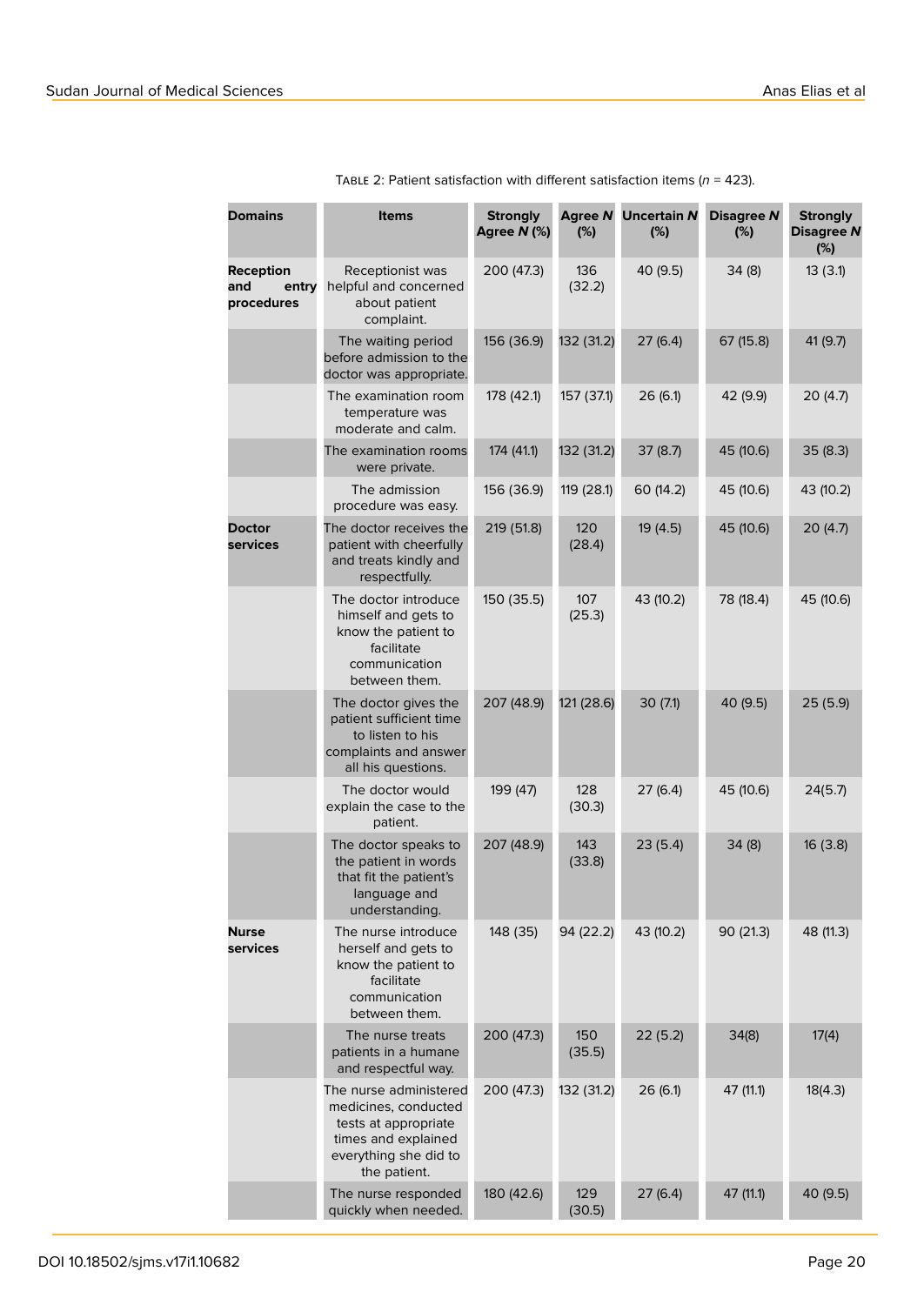| <b>Domains</b>        | <b>Items</b>                                                    | <b>Strongly</b><br>Agree N (%) | <b>Agree N</b><br>(%) | <b>Uncertain N</b><br>(%) | Disagree N<br>(%) | <b>Strongly</b><br>Disagree N<br>(%) |
|-----------------------|-----------------------------------------------------------------|--------------------------------|-----------------------|---------------------------|-------------------|--------------------------------------|
| Hospital<br>cleanness | The hospital entrances<br>and corridors were<br>clean and tidy. | 196 (46.3)                     | 110 (26)              | 35(8.3)                   | 50 (11.8)         | 45(10.6)                             |
|                       | The examination and<br>waiting rooms were<br>clean.             | 182 (43)                       | 124 (29.3)            | 22(5.2)                   | 50 (11.8)         | 45 (10.6)                            |
|                       | Bathroom was clean.                                             | 155 (36.6)                     | 102(24.1)             | 41(9.7)                   | 60 (14.2)         | 65 (15.4)                            |
| Food<br>services      | The food was served<br>clean and tidy.                          | 170 (58.0)                     | 79 (27.0)             | 22(7.5)                   | 19(6.5)           | 3(1.0)                               |
|                       | The food served was<br>hot and delicious.                       | 148 (50.5)                     | 75 (25.6)             | 31(10.6)                  | 27(9.2)           | 12(4.1)                              |
|                       | The food served was<br>healthy and suitable for<br>consumption. | 164 (56.2)                     | 70 (24)               | 41 (14)                   | 12(4.1)           | 5(1.7)                               |
|                       | The mealtimes were<br>adequate.                                 | 172 (58.7)                     | 82 (28)               | 24(8.2)                   | 12(2.8)           | 3(7)                                 |

#### TABLE 2: (continued).

Table 3: Patient satisfaction according to different domains (*n* = 423).

| <b>Components</b>                                        | Satisfied n (%) | Dissatisfied n (%) |
|----------------------------------------------------------|-----------------|--------------------|
| Patient satisfaction with reception and entry procedures | 308 (80.0)      | 75 (20.0)          |
| Patient satisfaction with doctor services                | 320 (81.0)      | 74 (19.0)          |
| Patient satisfaction with nurse services                 | 308 (78.2)      | 85 (21.8)          |
| Patient satisfaction with hospital cleanness             | 290 (74.2)      | 101(25.8)          |
| Patient satisfaction with food services                  | 240 (91.2)      | 23(8.8)            |
| <b>Overall level of satisfaction</b>                     | 293 (80.9)      | 72 (19.1)          |

patient satisfaction report for the first part of 2020 showed that 81.81% of the admitted patients in Jazan hospitals were satisfied with the services. The same survey revealed that the overall level of satisfaction in all KSA was 82.57% [20].

Our study indicated that 81% of the study participants were satisfied with the services provided by doctors, 85% were satisfied with the way doctors welcomed them, and 83% were satisfied with the doctor's explanation of the patien[t's c](#page-11-1)ondition. Similar results were reported by Owaidh *et al.* in Southern Saudi Arabia; in their study, doctor services received a high patient satisfaction score of 90.1% [21], while in our study, it scored the second highest (81%). Generally, the literature suggested that doctor–patient interaction is usually associated with patient satisfaction [22–24].

Moreover, 78.1% of our study participants were sa[tisfi](#page-11-2)ed with the nurse services in the general hospitals. This is similar to the results of Al-Doghaither's study (2000) in which 77% of their participants were satisfied with the nursing care provided at King Khaled University Hospital, Riyadh [25]. The study revealed that our results were higher for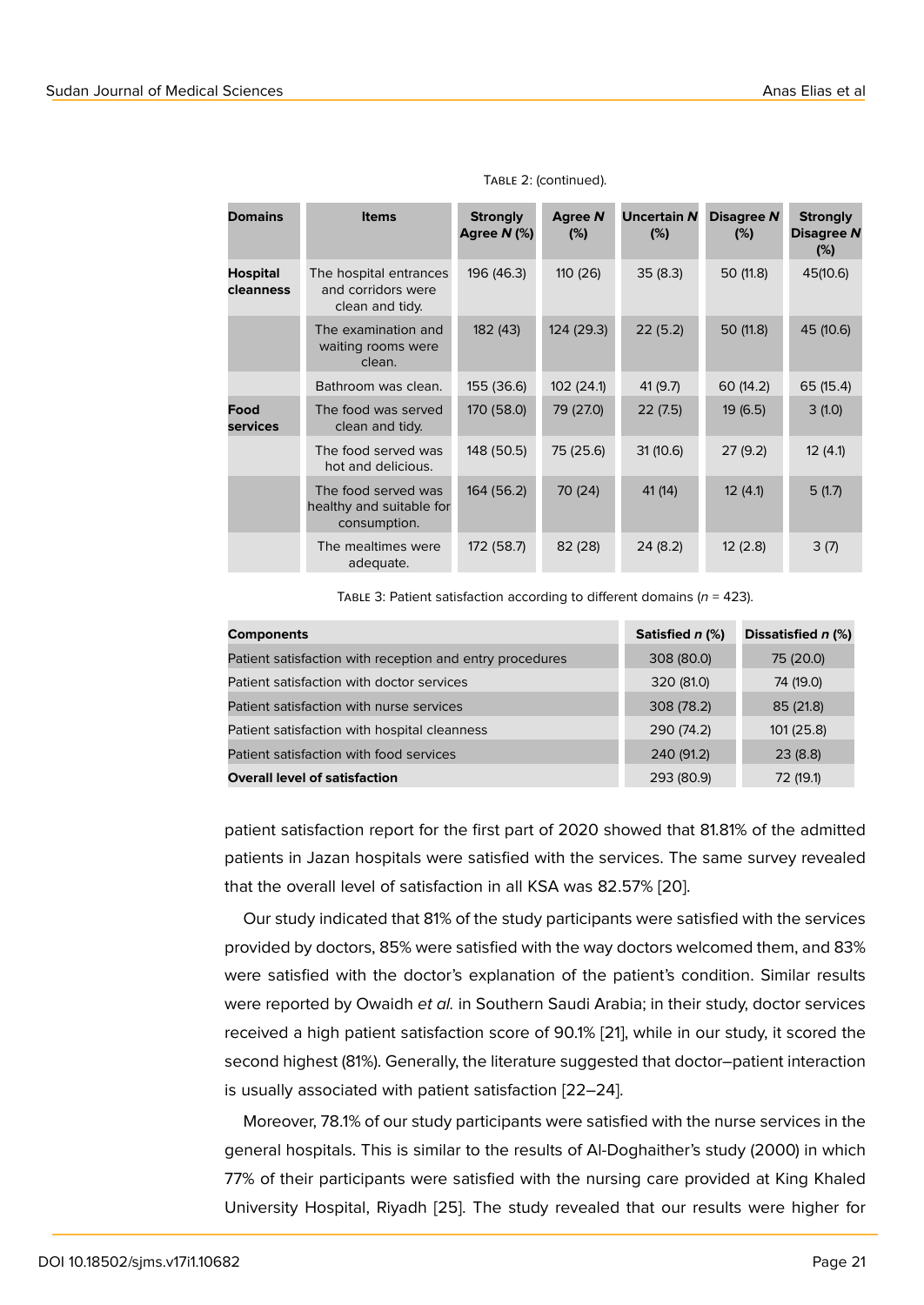| <b>Factors</b>           |                      |             | <b>Satisfied</b> | COR (95% C.I.)      | P-value |
|--------------------------|----------------------|-------------|------------------|---------------------|---------|
|                          |                      | Yes $n$ (%) | No $n$ (%)       |                     |         |
| Gender                   | Male                 | 130 (73.4)  | 47 (26.6)        | $1.17(0.76 - 1.80)$ | 0.483   |
|                          | Female               | 173 (70.3)  | 73 (29.7)        |                     |         |
| Age (yr)                 | $20$                 | 42 (71.2)   | 17 (28.8)        | $0.51(0.20 - 1.31)$ | 0.159   |
|                          | $20 - 35$            | 163 (70.0)  | 70 (30.0)        | $0.48(0.21 - 1.07)$ | 0.074   |
|                          | $36 - 50$            | 59 (70.2)   | 25 (29.8)        | $0.48(0.2 - 1.18)$  | 0.111   |
|                          | >50                  | 39 (83.0)   | 8 (17.0)         |                     |         |
| of<br>Level<br>education | <b>Illiterate</b>    | 45 (83.3)   | 9(16.7)          | $3.40(1.56 - 7.45)$ | 0.020   |
|                          | Primary school       | 43 (79.6)   | 11(20.4)         | $2.66(1.28 - 5.55)$ | 0.009   |
|                          | Secondary school     | 121(77.1)   | 36 (22.9)        | $2.29(1.40 - 3.73)$ | 0.001   |
|                          | University and above | 94 (59.5)   | 64 (40.5)        |                     |         |
| Occupation               | Student              | 55 (67.1)   | 27(32.9)         | $0.61(0.34 - 1.07)$ | 0.082   |
|                          | Employee             | 90 (66.2)   | 46 (33.8)        | $0.58(0.36 - 0.94)$ | 0.028   |
|                          | Not working          | 158 (77.1)  | 47 (22.9)        |                     |         |
| Income                   | High                 | 10(55.6)    | 8(44.4)          | $0.35(0.12 - 0.99)$ | 0.047   |
|                          | Moderate             | 214 (70.4)  | 90 (29.6)        | $0.66$ (0.39-1.13)  | 0.129   |
|                          | Low                  | 79 (78.2)   | 22 (21.8)        |                     |         |

Table 4: Predictors of patient satisfaction among the study participants.

OR: Crude Odds Ratio; C.I.: Confidence Intervals

Nurse introducing herself to the patient (57.2%), Nurse being respectful (82.8%), Nurses' response to the patient appeal (73.1%), and Nurses' explanation of the medication she provided 78.5%. Many researchers documented a high satisfaction with nursing services in different settings [27, 62]. The possible explanation for that is the kindness of nurses and good communication with patients [28–30].

The findings of this study confirmed that food services recorded the highest satisfaction (91.1%) among the study participants. This pattern is similar to many studies conducted in KSA. The Ministry of Health patient satisfaction report produced a satisfaction of 81.22% with food. A study conducted in Makkah showed that 78.8% of patients were satisfied with hospitals' quality of food services [10]. The satisfaction with the hospital rooms' cleanliness was 72.3% and 79.2% for the maintenance of appropriate room temperature. Additionally, a study conducted in Riyadh ended with a 79.6% satisfaction rate for the cleanness of treating rooms and 78.1[% fo](#page-10-1)r the maintenance of room temperature [31].

These findings are also consistent with the Ministry of Health patient satisfaction report [20]. Our findings showed an increase in patient satisfaction with the increase in patient's age While th[e s](#page-12-0)atisfaction level was about 70% for patients aged <50, it was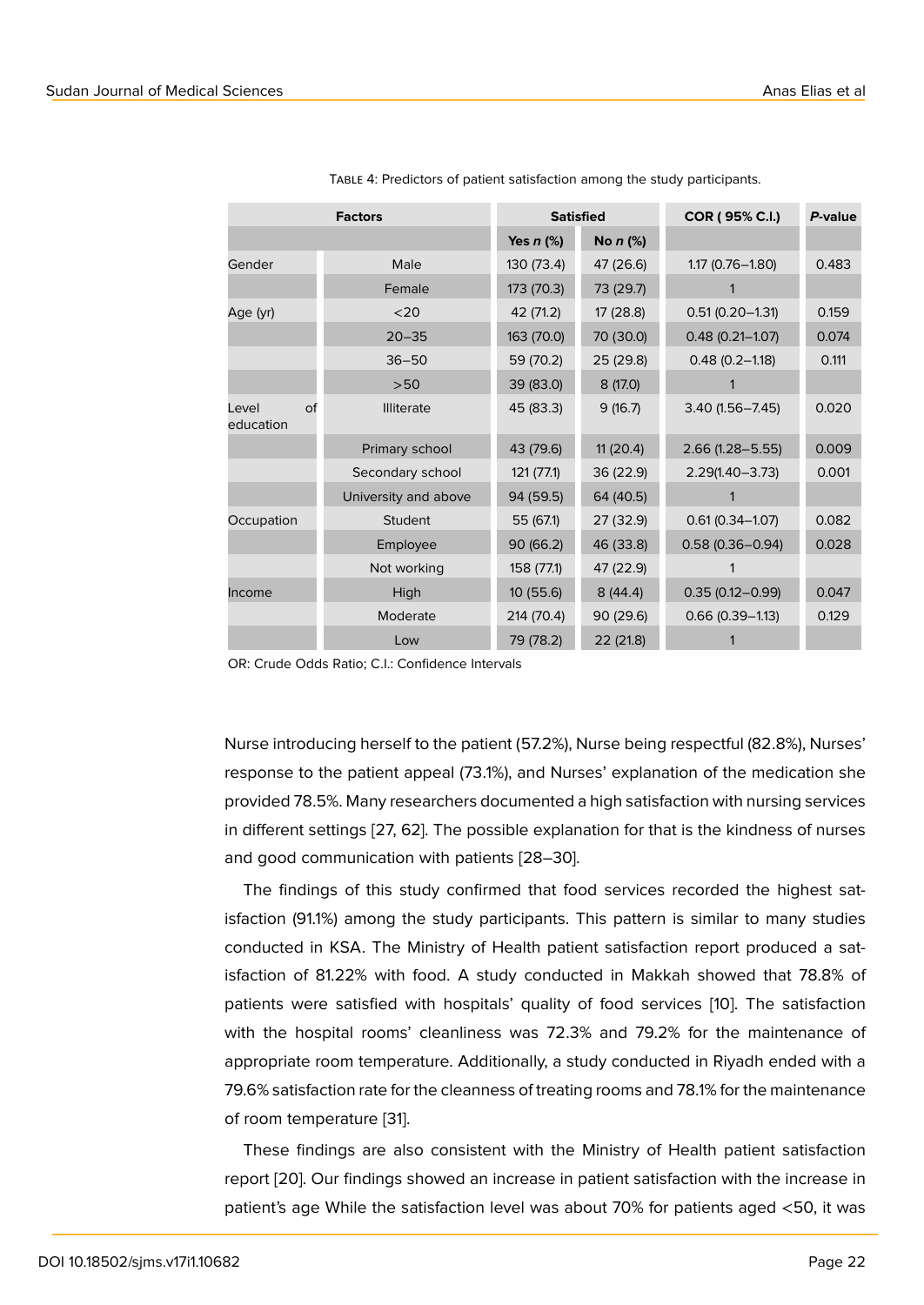83% for those aged >50. This finding is supported by the literature that showed that older patients tend to have a higher satisfaction level [32–34].

Binary logistic regression analysis suggested that uneducated patients and patients with secondary school education were more likely to have lower satisfaction levels than the university-educated patients. This is also consistent with previous research indicating the negative association between education level and level of satisfaction [33–36].

### **Limitations**

Our research has some limitations that should be mentioned; first, the research was conducted only in Jazan region, which decreases the potentiality of generalizing the study results to the other areas in KSA. Second, data were collected using a selfreported questionnaire, a method which is a source of potential error. Finally, patient satisfaction is a patient's expectations for their care encounter. Hence, it is a subjective healthcare measure [37, 38], as two patients receiving the same services may have different opinions. Despite these limitations, our study for the first time provided an estimate for the level of satisfaction with the healthcare services provided in the general hospitals of Jazan region.

### **5. Conclusion**

The satisfaction level of Jazan population with healthcare services was high. However, there were some aspects of dissatisfaction, including the waiting period before seeing the doctor, admission management, and hygiene in public places. These aspects are recommended to be improved to ensure high-quality services are provided by the general hospitals in Jazan.

### **Acknowledgements**

The authors extend their appreciation to the Jazan health directorate and the general hospitals of the Jazan region selected for the study. They would also like to thank the participants who participated in this study.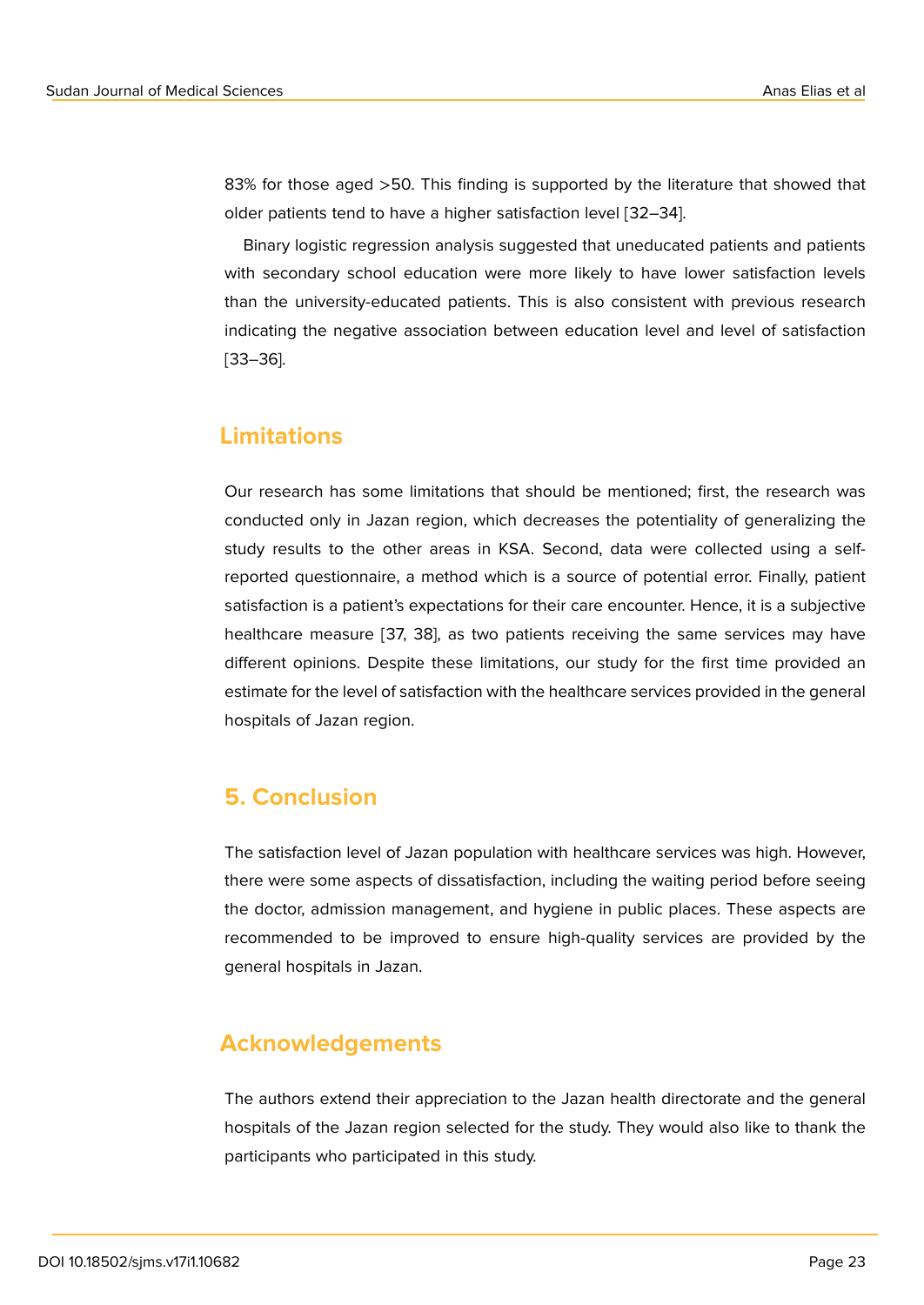# **Ethical Considerations**

The current study was conducted following the KSA ethical regulations guidelines. The ethical approval for the current study was obtained from the ethical committee of Jazan Hospital (#1806) and the ethical committee of Jazan University.

# **Competing Interests**

None.

# **Availability of Data and Materials**

All data and materials used in the study are available from the corresponding author upon reasonable request.

# **6. Funding**

None.

### **References**

- <span id="page-9-5"></span>[1] Westaway, M. S., Rheeder, P., Van Zyl, D. G., et al. (2003). Interpersonal and organizational dimensions of patient satisfaction: the moderating effects of health status. *International Journal for Quality in Health Care*, vol. 15, no. 4, pp. 337–344.
- <span id="page-9-4"></span>[2] Spreng, R. A., MacKenzie, S. B., and Olshavsky, R. W. (1996). A reexamination of the determinants of consumer satisfaction. *Journal of Marketing*, vol. 60, no. 3, pp. 15–32.
- <span id="page-9-3"></span>[3] Sodani, P. R. and Sharma, K. (2011). Assessing patient satisfaction for investigative services at public hospitals to improve quality of services. National *Journal of Community Medicine*, vol. 2, no. 3, pp. 404–408.
- <span id="page-9-0"></span>[4] Donabedian, A. (1988). The quality of care: how can it be assessed? *JAMA*, vol. 260, no. 12, pp. 1743–1748.
- <span id="page-9-2"></span>[5] Ware, J. (1978). A taxonomy of patient satisfaction. *Health and Medical Care Services Review*, vol. 1, no. 1, pp. 1–5.
- <span id="page-9-1"></span>[6] Lin, B. and Kelly, E. (1995). Methodological issues in patient satisfaction surveys. International *Journal of Health Care Quality Assurance*, vol. 8, no. 6, pp. 32–37.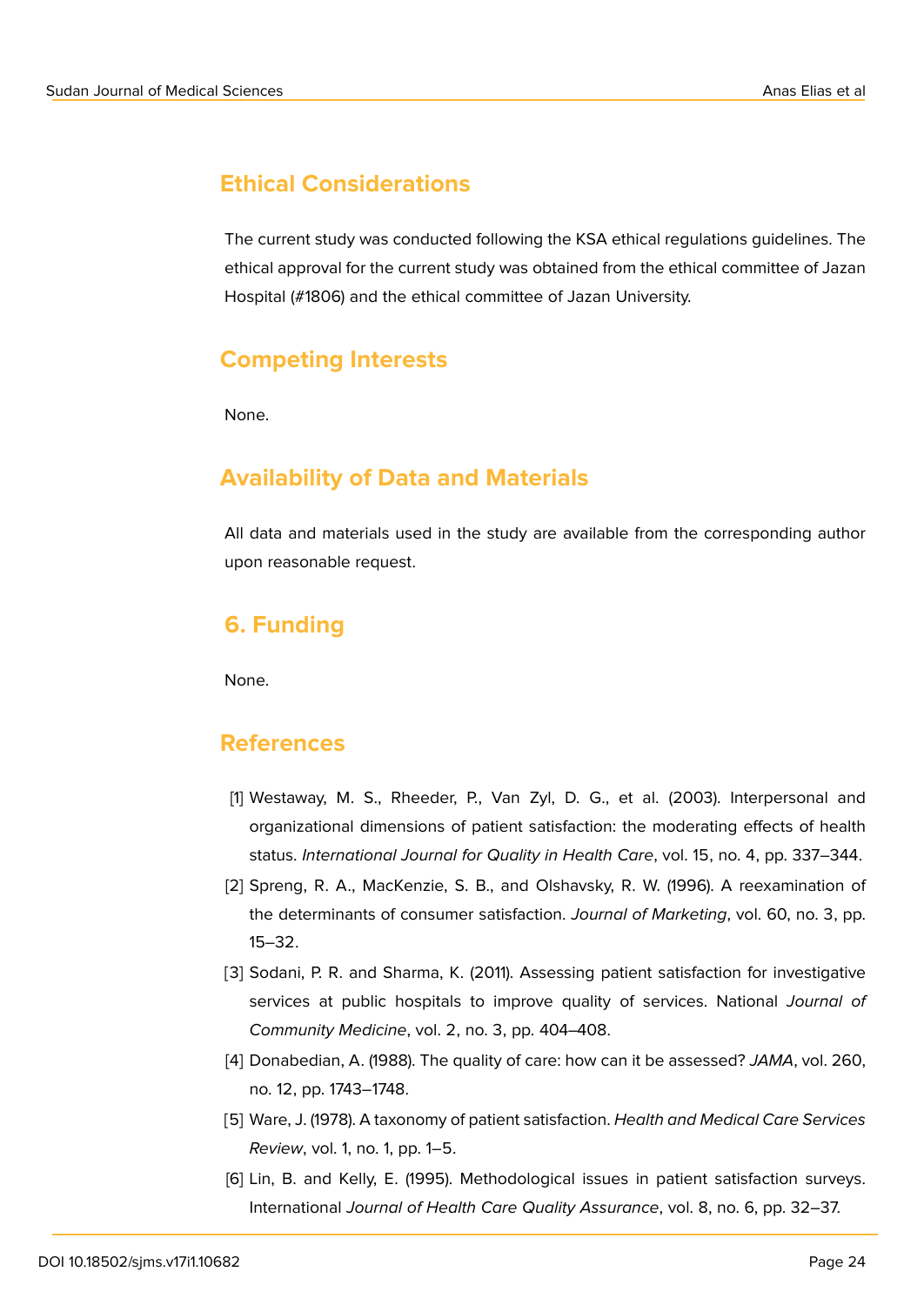- [7] Al-Sakkak, M. A., Al-Nowaiser, N. A., Al-Khashan, H. I., et al. (2008). Patient satisfaction with primary health care services in Riyadh. *Saudi Medical Journal*, vol. 29, no. 3, pp. 432–436.
- [8] Al-Aujan, S., Al-Aqeel, S., Al-Harbi, A., et al. (2012). Patients' satisfaction with diabetes medications in one hospital, Saudi Arabia. *Patient Prefer Adherence*, vol. 6, p. 735.
- [9] Sayed, H. Y., Mohamed, H. A., and Mohamed, E. E. (2013). Patients' perceptions as indicators of quality of nursing service provided at Al Noor Specialist Hospital at Makkah Al Moukarramah, KSA. *Journal of American Science*, vol. 9, no. 5, pp. 71–78.
- <span id="page-10-0"></span>[10] Abdelhafez, A. M., Al Qurashi, L., Al Ziyadi, R., et al. (2012). Analysis of factors affecting the satisfaction levels of patients toward food services at general hospitals in Makkah, Saudi Arabia. *American Journal of Medicine and Medical Sciences*, vol. 2, no. 6, pp. 31–50.
- <span id="page-10-2"></span><span id="page-10-1"></span>[11] Saad, A. A. and Abdulla, A. A. (2014). Patients satisfaction with the services of hospitals affiliated to the Ministry of health in the Kingdom of Saudi Arabia (1st ed.). Riyadh. Retrieved from https://docs.ipa.edu.sa/%D8%B1%D8%B6%D8%A7%20% D8%A7%D9%84%D9%85%D8%B3%D8%AA%D9%81%D9%8A%D8%AF%D9%8A% D9%86/HTML/16/
- [12] Tucker, J. L. and Adams, [S. R. \(2001\). Incorporating patients' assessments of](https://docs.ipa.edu.sa/%D8%B1%D8%B6%D8%A7%20%D8%A7%D9%84%D9%85%D8%B3%D8%AA%D9%81%D9%8A%D8%AF%D9%8A%D9%86/HTML/16/) [satisfaction and quality: an integrative model of patients' evaluations of their car](https://docs.ipa.edu.sa/%D8%B1%D8%B6%D8%A7%20%D8%A7%D9%84%D9%85%D8%B3%D8%AA%D9%81%D9%8A%D8%AF%D9%8A%D9%86/HTML/16/)e. *[Managing Service](https://docs.ipa.edu.sa/%D8%B1%D8%B6%D8%A7%20%D8%A7%D9%84%D9%85%D8%B3%D8%AA%D9%81%D9%8A%D8%AF%D9%8A%D9%86/HTML/16/) Quality: An International Journal*, vol. 11, no. 4, pp. 272–287.
- <span id="page-10-3"></span>[13] Cleary, P. D. and McNeil, B. J. (1988). Patient satisfaction as an indicator of quality care. *Inquiry*, vol. 25, no. 1, pp. 25–36.
- [14] Cheng, S. H., Yang, M. C., and Chiang, T. L. (2003). Patient satisfaction with and recommendation of a hospital: effects of interpersonal and technical aspects of hospital care. *International Journal for Quality in Health Care*, vol. 15, no. 4, pp. 345–355.
- <span id="page-10-4"></span>[15] Fenton, J. J., Jerant, A. F., Bertakis, K. D., et al. (2012). The cost of satisfaction: a national study of patient satisfaction, health care utilization, expenditures, and mortality. *Archives of Internal Medicine*, vol. 172, no. 5, pp. 405–411.
- [16] Hekkert, K. D., Cihangir, S., Kleefstra, S. M., et al. (2009). Patient satisfaction revisited: a multilevel approach. *Social Science & Medicine*, vol. 69, no. 1, pp. 68–75.
- <span id="page-10-5"></span>[17] Bjertnaes, O. A., Sjetne, I. S., and Iversen, H. H. (2012). Overall patient satisfaction with hospitals: effects of patient-reported experiences and fulfilment of expectations. *BMJ Quality & Safety*, vol. 21, no. 1, pp. 39–46.
- <span id="page-10-7"></span><span id="page-10-6"></span>[18] Robert, V. K. and Daryle, W. M. (1960). Small-sample techniques. *The NEA Research Bulletin*, vol. 38, p. 99.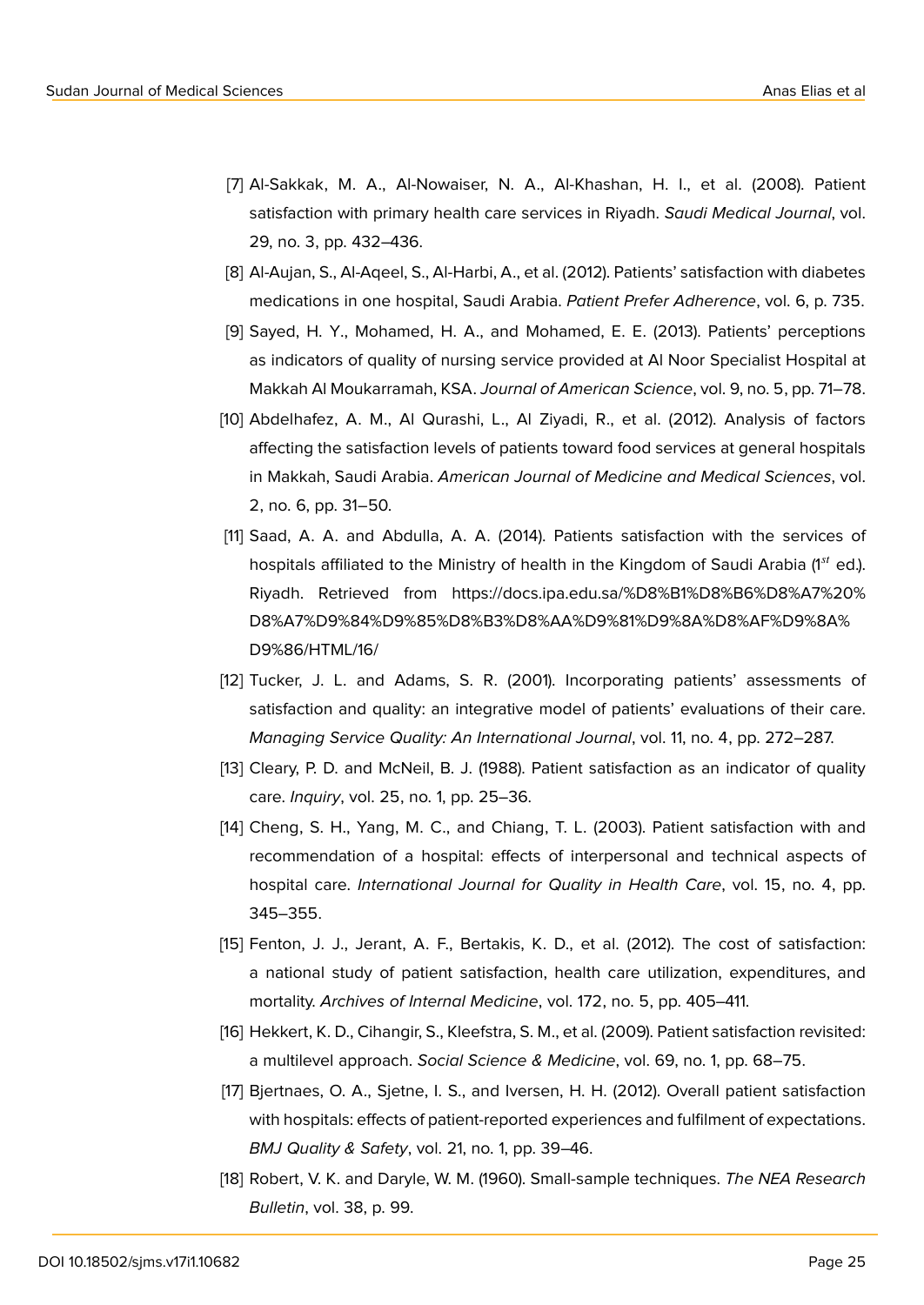- <span id="page-11-0"></span>[19] Dockins, J., Abuzahrieh, R., and Stack, M. (2015). Arabic translation and adaptation of the Hospital Consumer Assessment of Healthcare Providers and Systems (HCAHPS) patient satisfaction survey instrument. *Journal of Health and Human Services Administration*, vol. 37, no. 4, pp. 518–536.
- <span id="page-11-1"></span>[20] Kingdom of Saudi Arabia, Ministry Health (MoH). (2020). *Patient experience measurement program*. *Patient satisfaction survey*. Retrieved from http:// https://www.moh.gov.sa/en/Ministry/pxmp/Pages/default.aspx
- <span id="page-11-2"></span>[21] Owaidh, A. O., Atiah, A. A., Abadi, A. S., et al. (2018). Patients' satisfaction with health care services in Southern Saudi Arabia. *The Egyptian Journal of Hospital Medicine*, vol. 72, no. 1, pp. 3857–3860.
- [22] Chen, J. Y., Tao, M. L., Tisnado, D., et al. (2008). Impact of physician–patient discussions on patient satisfaction. *Med Care*, vol. 46, pp. 1157–1162.
- [23] Shilling, V., Jenkins, V., and Fallowfield, L. (2003). Factors affecting patient and clinician satisfaction with the clinical consultation: can communication skill training for physicians improve satisfaction? *Psychooncology*, vol. 12, no. 6, pp. 599–611.
- [24] Jalil, A., Zakar, R., Zakar, M. Z., et al. (2017). Patient satisfaction with doctor–patient interactions: a mixed methods study among diabetes mellitus patients in Pakistan. *BMC Health Services Research*, vol. 17, no. 1, p. 155.
- [25] Al-Doghaither, A. H. (2000). Inpatients satisfaction with nursing services at King Khalid University Hospital, Riyadh, Saudi Arabia. *Journal of Family and Community Medicine*, vol. 7, pp. 37–45.
- [26] Abdel Maqsood, A. S., Oweis, A. I., and Hasna, F. S. (2012). Differences between patients' expectations and satisfaction with nursing care in a private hospital in Jordan. *Journal of Nursing Practice*, vol. 18, no. 2, pp. 140–146.
- [27] Merkouris, A., Papathanassoglou, E. D., and Lemonidou, C. (2004). Evaluation of patient satisfaction with nursing care: quantitative or qualitative approach? *International Journal of Nursing Studies*, vol. 41, no. 4, pp. 355–367.
- [28] Cleary, P. D., Keroy, L., Karapanos, G., et al. (1989). Patient assessment of hospital care. *QRB. Quality Review Bulletin*, vol. 15, no. 6, pp. 172–179.
- [29] Schoenfelder, T., Klewer, J., and Kugler, J. (2011). Determinants of patient satisfaction: a study among 39 hospitals in an in-patient setting in Germany. *International Journal for Quality in Health Care*, vol. 23, no. 5, pp. 503–509.
- [30] Elliott, M. N., Kanouse, D. E., Edwards, C. A., et al. (2009). Components of care vary in importance for overall patient-reported experience by type of hospitalization. *Med Care*, vol. 47, no. 8, pp. 842–849.